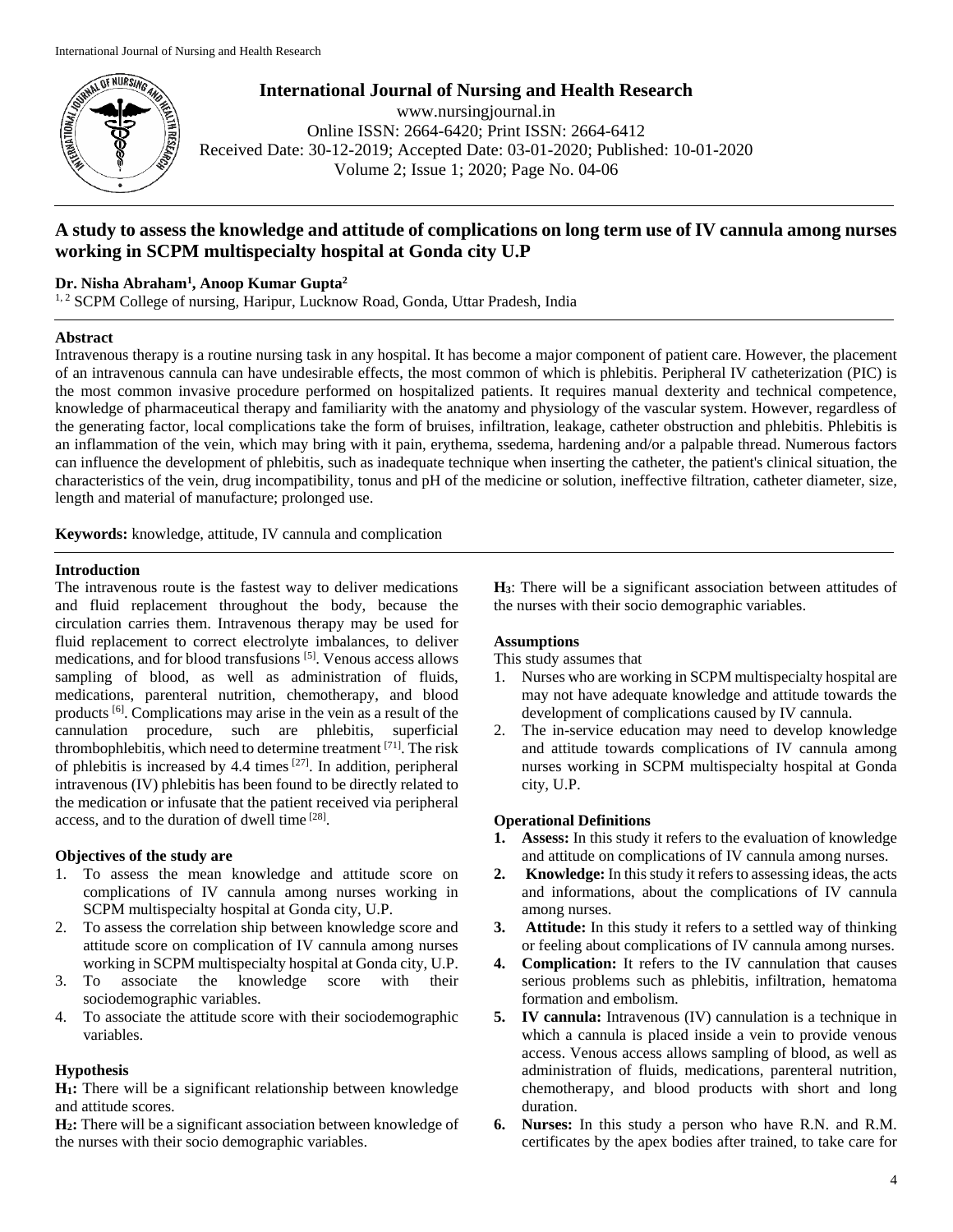the sick or infirm and working in SCPM multispecialty hospital at Gonda city, U.P.

## **Research Approach**

The quantitative research approach

## **Research Design**

A descriptive design.

## **Setting of the Study**

SCPM Multispecialty Hospital, Gonda.

## **Variables**

Variables are qualities, properties or characteristics of persons, things or situation that change or vary.

## **Demographic variables**

Demographic variables are age, religion, education, in-service education attended, monthly income, source of knowledge on complication of IV cannula and experience.

## **Population**

Objects that meet certain inclusion criteria in the study. Nurse who works in SCPM Multispecialty Hospital, Gonda**.**

## **Sample.**

50 nurses in SCPM Multispecialty Hospital, Gonda who fulfilled the inclusion criteria for the study**.**

## **Sampling Technique**

The non-probability convenient sampling technique

### **Inclusion Criteria**

- **1.** Working in SCPM multispecialty hospital at Gonda city, U.P.
- **2.** Not participated in same type of study.
- **3.** Willing to participate in this study**.**
- 4. Sound in physically and mentally at the time of data collection.
- 5. Available at the time of data collection.

## **Exclusion criteria**

- 1. Not working in SCPM multispecialty hospital at Gonda city, U.P.
- 2. Recently participated the same type of study.
- 3. Not sound in physically and mentally at the time of data collection.
- 4. Not available at the time of data collection.

### **Selection and Development of Tool**

Based on the research problem and objectives of the study, the following steps were undertaken to select and develop the data collection tool.

**a. Selection of the tool:** A knowledge questionnaire on complication of IV cannula and Attitude scale on complication of IV cannula are selected based on the objectives of the study, as it was considered to be the most appropriate instrument to elicit responses from the participants was selected.

**b. Development of tool:** The instrument selected in a research should be as far as possible the vehicle that would best obtain data for drawing conclusions, which were pertinent to the study.

A structured knowledge questionnaire is developed on complication of IV cannula and the attitude scale is on complication of IV cannula which was prepared to assess the level of knowledge and attitude of nurses on prolong used IV complications.

## **Description of the Tool**

A socio demographic schedule, knowledge and attitude scale was constructed by the investigator which contains items in the following aspects.

**Section – I:** Socio- demographic data consist of age, religion, education, in-service education attended, monthly income, source of knowledge on complication of IV cannula and experience.

**Section – II:** knowledge questionnaire consists of 30 items which includes IV sites and anatomy, IV cannulation, complications, management. Each item has four options with write answer one mark and wrong answer 1 mark.

Minimum Score  $= 0$ Maximum Score=30

Knowledge level on complication of long-term use of IV cannula

| <b>Levels</b> | <b>Percentage</b> | <b>Scores</b> |
|---------------|-------------------|---------------|
| Good          | >75               | >23           |
| Average       | 50 to 75          | 15 to 23      |
| Poor          |                   | 15<           |

Attitude includes 12 items. Each item has three options which are strongly agree, agree, slightly agree, disagree, strongly disagree. Minimum Score  $= 0$ Maximum Score  $= 48$ 

### **Attitude Level on complication of long-term use of IV cannula**

**Table 2**

| <b>Levels</b> | <b>Percentage</b> | <b>Scores</b> |
|---------------|-------------------|---------------|
| Good          | >75               | >45           |
| Average       | 50 to 75          | 30 to 45      |
| Poor          |                   |               |

A blueprint of the tool was prepared by the researcher which includes content areas, number of questions, serial number of questions, and weightage in percentage for each content area.

### **Content validity**

Validity refers to whether a measurement instrument accurately measures what it is supposed to measure.

Validity of the tool was established in consultation with guide and experts from the field of medical and surgical nursing. The recommendations and suggestions were considered, and tool was reframed accordingly.